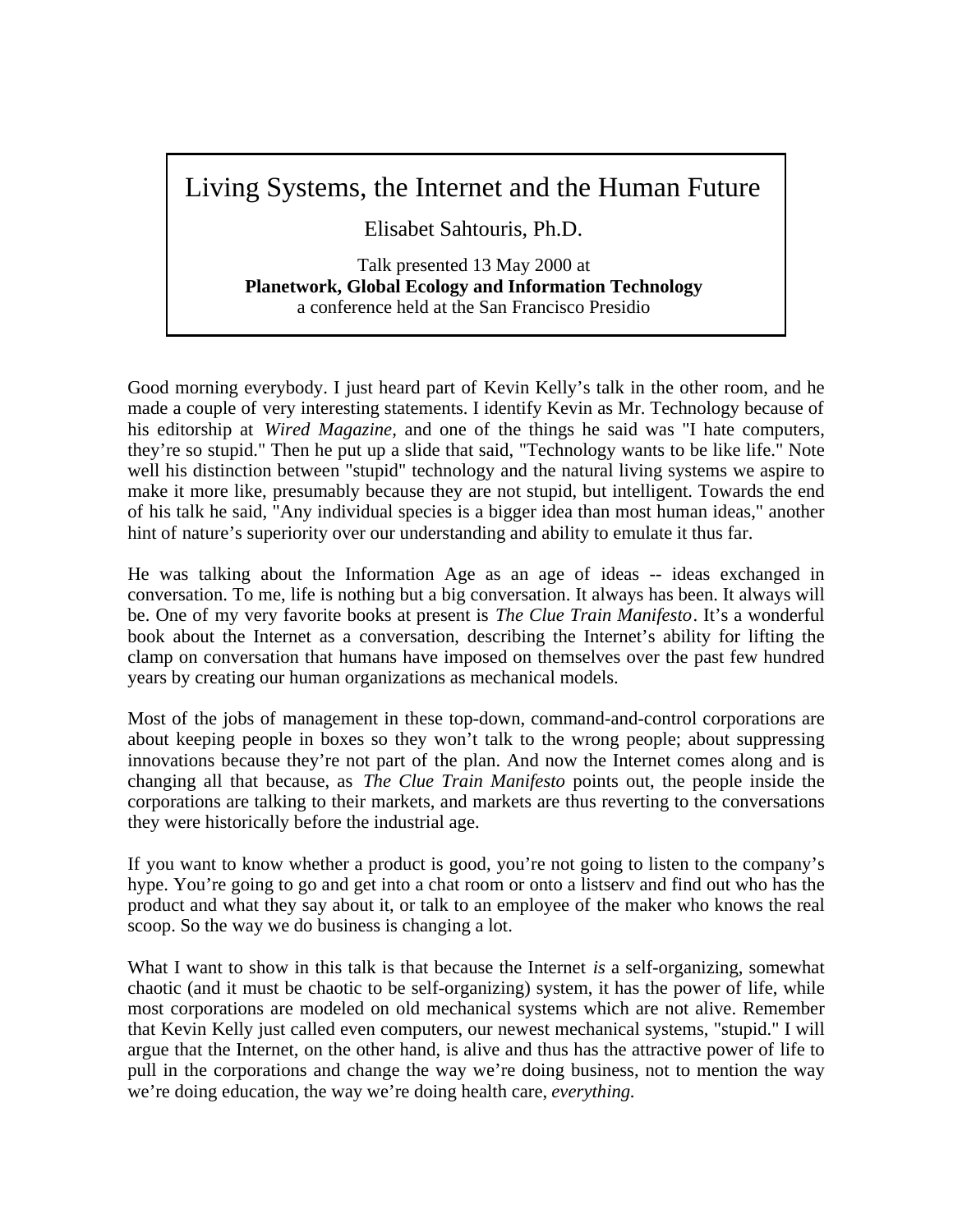Once we have this big human conversation, we will experience real democracy -- which we haven't had yet. Remember Gandhi, who, when asked what he thought of western democracy, said, "What a good idea; they should try it." We are now trying it out. We are trying it through the Internet.

The problem I encounter most in trying to talk about living systems to people is our society's failure to understand living systems. Why is it that our culture, which is made up of people who are alive (so presumably we are a living system), knows so little about living systems? The answer has to do with the coincidence of the rise of science and the rise of the Industrial Revolution, such that our scientific models were all taken from the heady new mechanics.[**1**]

Remember what Kevin Kelly is saying: our technology is trying to be like life. Technology has always been the biomimicry Janine Benyus is bringing to our attention -- that is, our technology has always been inspired by nature -- but we assumed that nature, as Descartes had insisted, was merely complex mechanics invented by a "Grand Engineer" God.

It's true that we evolve our technology as we understand more, but our understanding of life has been limited by the pretense that nature is complex machinery. We have failed to investigate living systems in their own right, without the assumption that they are mechanical, until very recently. For example, we used to think the brain functioned like an input-output plumbing system -- a system of pipes and valves in which things got jammed up and had to be released and flushed: the Freudian model of the brain. Then we invented the telephone and suddenly the brain was a telephone system. The neurons were wires relaying the messages down the wires, and things like that. Then we invented the computer and, lo and behold, the brain became a computer. Then it became a holographic camera and projector. Then we invented parallel processing. So the brain became a parallel processor. In other words, as technology comes closer to emulating our observation of life, we continue to project the latest technology onto life itself, ever confusing our models with natural reality.

I call myself a post-Darwinian evolution biologist. The theory that Darwin gave us was wonderfully pioneering over a century ago. But how many scientists are still working with theories from over a century ago? Science itself is an evolving process. Darwin worked within a scientific worldview of a non-living universe without intelligence or purpose, evolving by accidental mechanical events. This worldview was the only alternative when science threw God out of its picture and decided that everything must have happened by accident. The official story of Earth was that particles of dumb mud bootstrapped themselves into intelligent, living systems.

Frankly, I think that story is going to look a little bit foolish as physics continues with its understanding zero point energy, non-locality, the fundamental role of consciousness and the replacement of particles with information as the fundamental units of matter. I sure hope these concepts will creep into biology, because most macro- and micro-biologists are still working at the Newtonian level of mechanics. They see molecules with certain shapes bumping into each other, with this and that happening by accident, and evolution mechanically replacing those organisms that don't work well with others that do -- that fit into the system like cogs into wheels, which was interpreted as being the fittest in human terms of strongest, most powerful, and best able to wipe out competitors.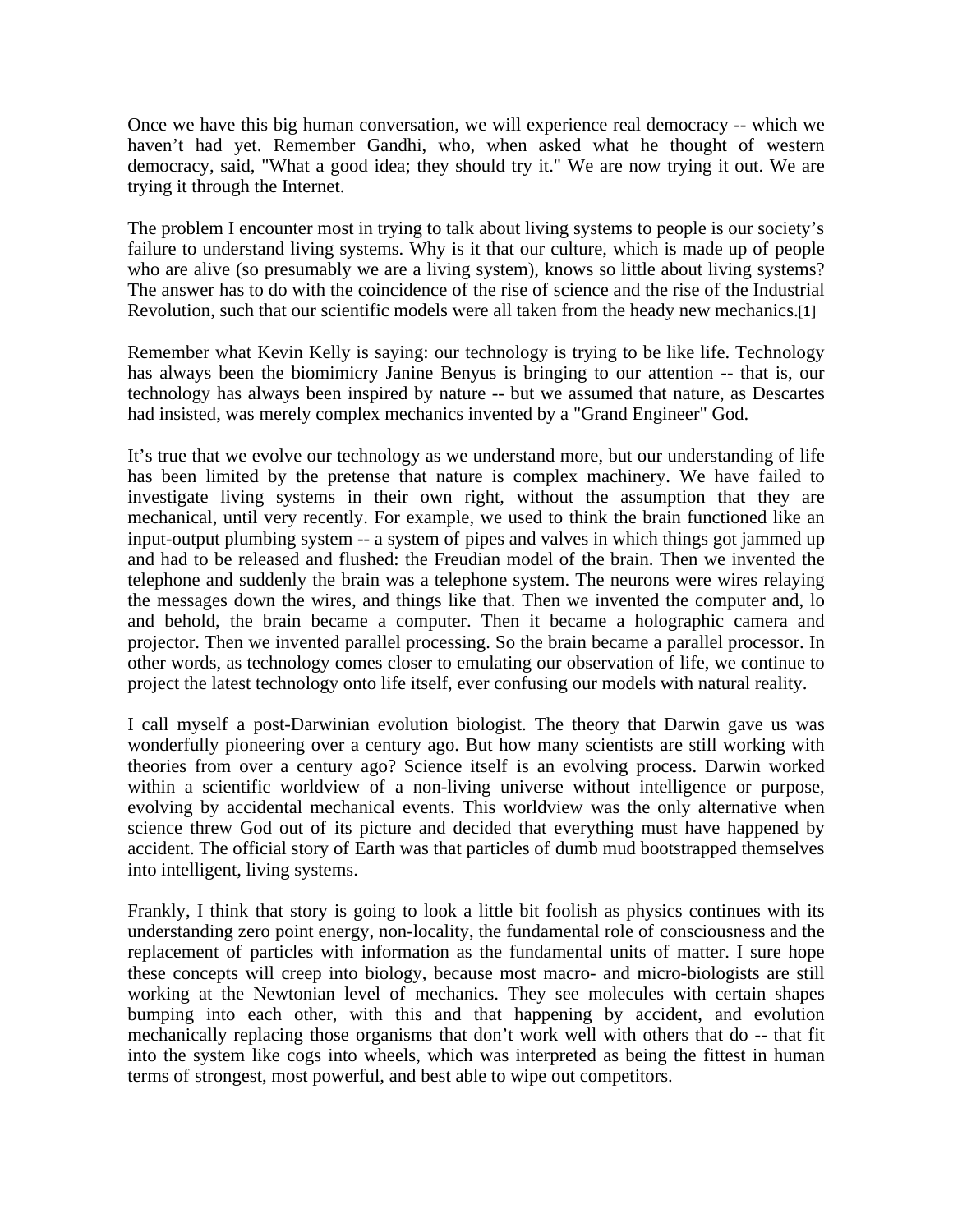Interestingly, the Soviet Union revered Lamarck, the champion of heritable acquired characteristics, while the West revered Darwin for implied Social Darwinist applications. Now biologists are finding out that Lamarck was perhaps closer to evolutionary reality than was Darwin. We have fifty years of laboratory evidence (for example) that DNA reorganizes itself intelligently in response to events *outside* the organism. That work was pioneered over half a century ago by Nobel laureate biologist Barbara McClintock, demonstrating "responses of the genome to challenge" in corn, a highly evolved species. A lot of later work, such as that of Eshel Ben Jacob, has been done with bacteria because they're easier to study over many generations. Ben Jacob concludes that bacteria not only alter their individual genomes intelligently but display group mind in doing so.

As an illustration of the failure to understand life, take the human genome project. I like to say that when they map the human genome they're going to know as much about a human body as you would know about New York City looking at its telephone directory; or as much you would know about a beautiful Peruvian hand-knit sweater if you unraveled it and measured the kinks in the yarn. Would you be able to reconstruct it from those kinks? -- from that string of kinks, from that series?

DNA is usually pictured for us in books as this neat, static double helix, along which we can map its chemical components in a linear chain. First of all, consider the sheer amount of it in you own body. If you could take the DNA in each of your cells, and stretch these bits out end to end -- about six inches per cell -- guess how long it would take a jet plane flying a thousand kilometers an hour (I'll do it in kilometers because that makes the zeros easy to work with), to get to the end of your own DNA? Anybody want to hazard a guess? Twenty - what? Twenty hours? Would you believe several centuries, flying day and night? We are talking about a serious amount of DNA in every one of us. Do it with the zeros, you have 30 to 50 trillion cells in your body.

Now consider how all that DNA in each cell is packed up into a tiny little, invisibly small nucleus, in which it is writhing around like a mass of snakes. And it is not only in there by itself; it's wrapped around bits of protein that help it organize and of course there's water in there and all of this highly active and reactive. It is subjected to things coming in and out of your cells and their nuclei all the time -- viruses, bacteria, loose snippets and rings of DNA called prions, transposons, etc. from who knows where or whom. All this DNA dialogue is happening continually -- endless conversation going on right inside the nucleus of every one of your cells, not to mention the cells of all other living creatures, including the soil bacteria, which are so closely packed that a handful of soil contains more DNA than your body!

Stop a minute to think of that. A vast natural conversation blown on the wind and waters, permeating all living things -- an Internet invented billions of years ago and still going strong as I will talk about a little later.

Whenever appropriate, some little piece of DNA brings itself to the cell's nuclear surface and unfurls itself-- exactly the piece that needs to be unfurled -- and copies itself. The copy shoots off to another part of the cell where the plan is copied again to, say, build some particular needed protein from it.

By the way, the only part of the DNA that scientists know anything about is the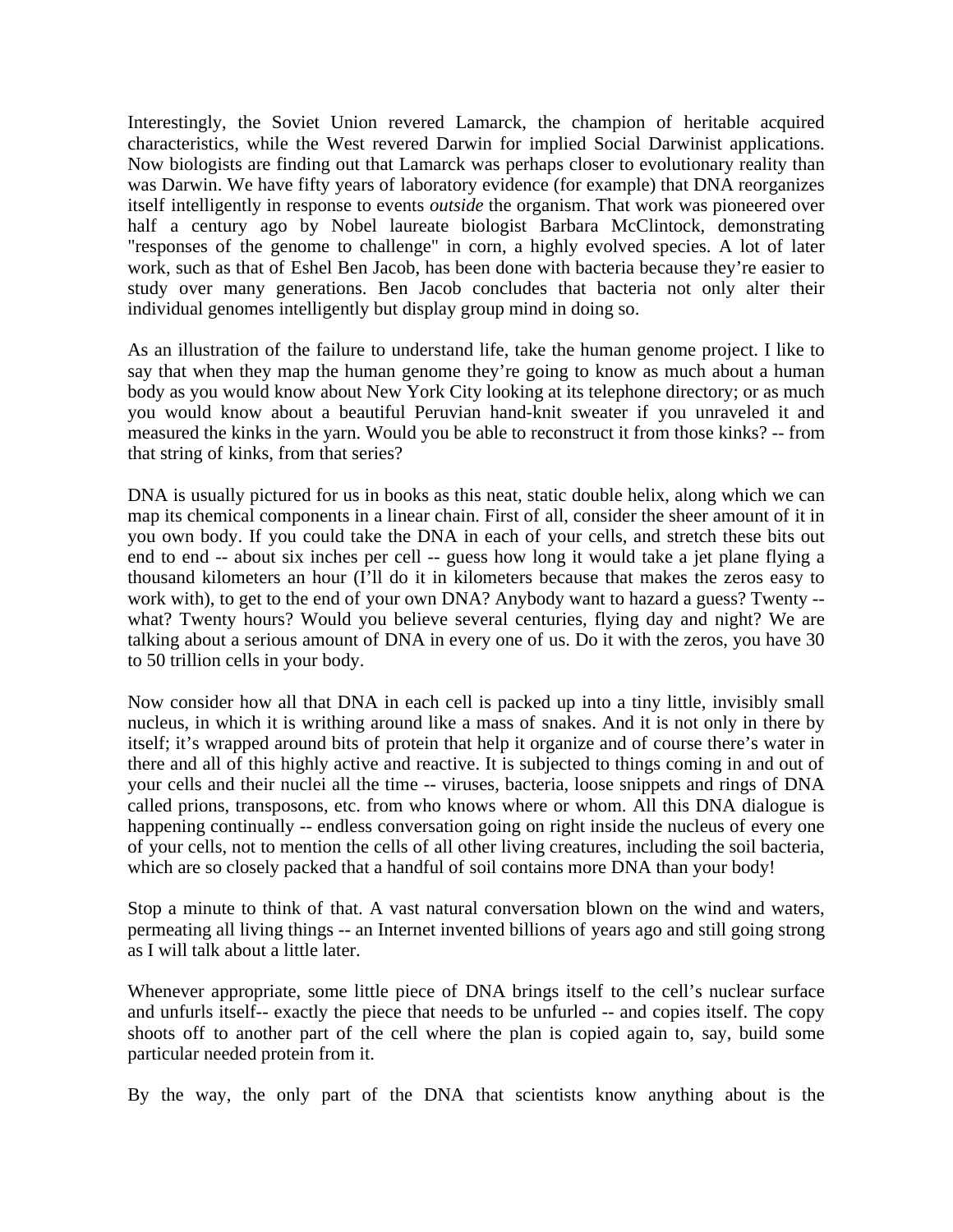protein-coding part, and that's about three to five percent. The other ninety-five to ninety-seven percent, they don't talk about, or if they do, they often call it garbage, or junk DNA. Now, as far as I know, junk is a human invention. If you look very carefully at nature, you will not find any junk. So it likely has a lot to do with the organization and maintenance of this highly intelligent system of cells in a body. And we don't know anything about it yet.

Microbiologists discovered the capacities of bacteria to go in and out of cells and nuclei, and move things around, and switch genes. They even talk about editor genes and repair genes, yet official dogma still has it that none of this is supposed to be intelligent. How does DNA make its Appropriate choices? Why can a bacterial colony change its DNA depending on what's outside the colony or what's to eat out in their grazing fields? And how can they all change at once, say to change their DNA to create new equipment for digesting what's available to them when humans pull the rug out from under them and give them something they can't eat. They do it intelligently.

Genetic engineering is only possible because we enslave bacteria to do the work for us. How do you think genetic engineering works? Scientists enslave bacteria and viruses to carry DNA into targeted cells, because they can't do it by themselves, any more than we can make beer or yogurt without the help of microbes. Did you know that bacteria invented polyester long before people? Theirs is sensibly biodegradable -- that's the only difference. The English, by the way, harnessed bacteria and put them in big vats to make this polyester for them.

It's only in physics that we're beginning to talk about the deep reality of non-locality, which means that every point in the universe has access to the information at any other point. There will probably also be acknowledged, if not already, such a thing as non-temporality, in which anything at any given time in the universe (linear time) has access to the information at any other time. Because the basis of the universe is turning out to be a non-time-space "something" that is really "everything" -- precisely what the ancient Greeks called the Plenum. It isn't limited by time-space constraints. It doesn't have to worry about linear time. And as the deep reality of our universe, it is of course the deep reality of every one of our cells! It's the deep reality of each one of our molecules. It's the deep reality of each of us.

But where are we technologically, scientifically? At breakfast this morning I talked to a man from IBM who said that they had estimated it would take about thirty years to figure out how proteins fold themselves into three dimensions -- into the "sweaterness" I used earlier as a metaphor for understanding DNA. They're trying to advance that project to the level where they might get the information in a couple of months. We're still at the stage where we can't even understand how *individual molecules* work, much less entire bacteria, or their complex city-state colonies, which we've only been able to look at without destroying them in the past decade. And yet we *pretend* to understand life.

Let me give you my nutshell, post-Darwinian view of biological evolution in a series of slides. This is about trying to think holistically; trying to understand the big patterns in evolution and to see their relevance to us as human beings in our current stage of rapid evolution. Because if we as human beings don't understand ourselves as living systems within larger living systems, on which we're dependent, we aren't going to make it in this game. For that reason, it's an absolutely critical kind of understanding.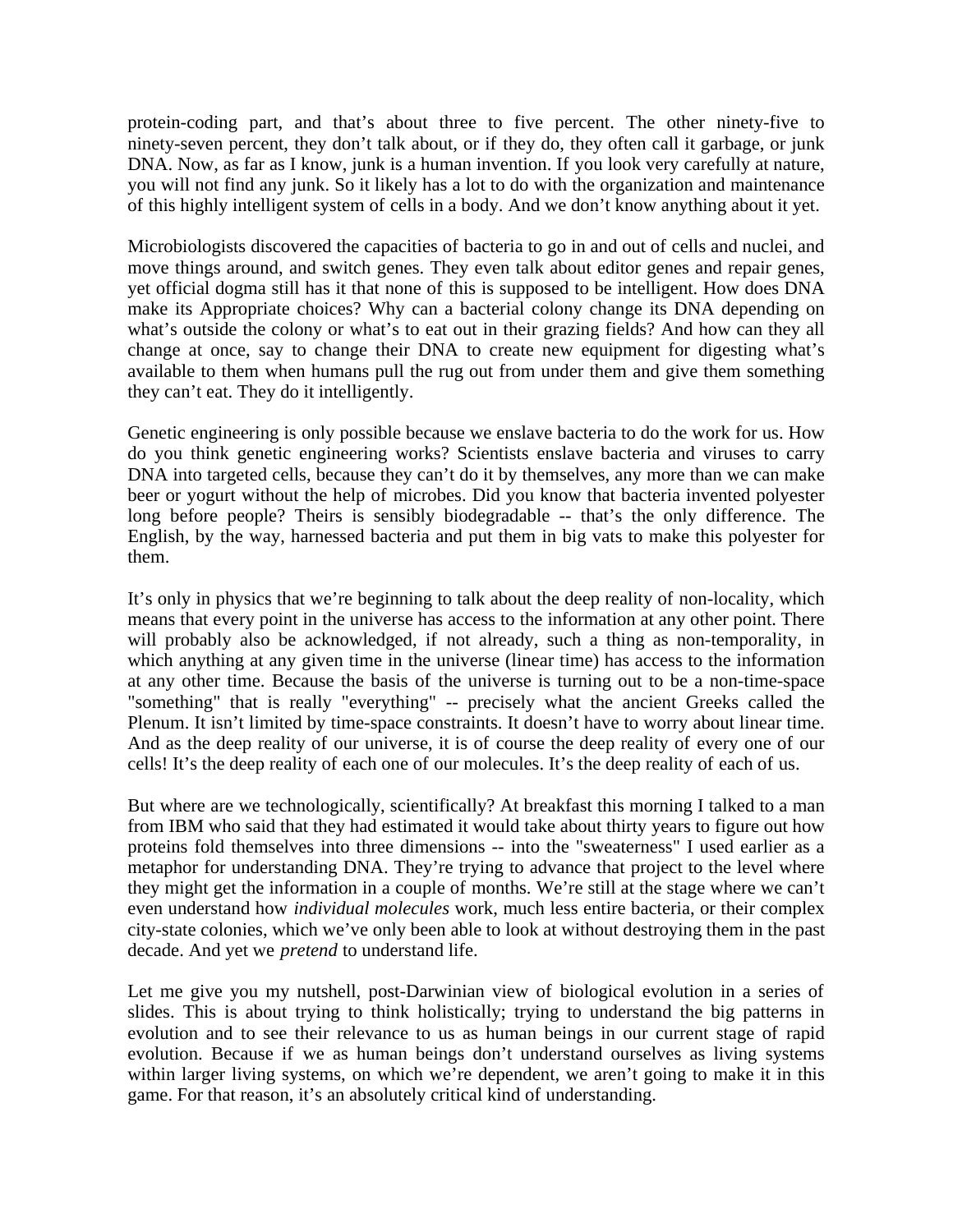We need to think more loosely and largely than our current paradigms. We need to think about the possibility that many other human cultures were right in perceiving a cosmic consciousness that creates itself as it goes and that is intelligent at every step of the way. We need to go way beyond asking "Is a bacterium intelligent at that lowly stage of evolution?" and ask "Are *all* bacteria and their planet Earth and our physical Universe and the entire Cosmos of material and non-material realms intelligent as a whole, as a whole intelligent unity or Oneness?"

I believe that this is what we are finding out: that consciousness is the *source* of evolution, rather than a late product of an evolution in which dumb mud bootstrapped itself into intelligence.

I do note that Kevin Kelly was talking about how intelligence arises from a lot of dumb units assembling somehow. That fits with the idea that mechanics are not the appropriate model for organics, and that life is more intelligent than our perceptions of it! I think he misunderstands life in saying there are a lot of dumb web pages on the Internet, but when you put them all together the Internet becomes intelligent. Web pages need not all be the products of creative genius to be intelligent, nor should they be seen as entities separate from their creators, and few of us would like being compared with the "dumb mud" image of reductionist scientists.

It is of course true that multi-celled creatures achieve a new level of intelligence through the cooperation of their individual cells. And we humans now -- dominated by our western scientific culture -- are fumbling our way into this great conversation with each other -- the conversation squelched by convincing ourselves we were separate from and superior to the rest of nature, and by imposing our primitive mechanical models on ourselves in our organizations.

No brain was ever assembled from individual neurons, as artificial intelligence (AI) folks seem to think they were. There was a *long process* of evolution -- over three-fourths of the evolution of Earth creatures -- before the first neuron *evolved* in the context of a multi-celled creature. My favorite part of evolution is the early bacterial world because already two billion years ago, they had built urban complexes with divisions of labor and warfare and technologies including the harnessing of solar energy, the invention of electric motors, the development of nuclear piles and the creation of their own Internet, which continues to this day as I mentioned earlier. In another parallel to out large creaturehood world, they had also created global crises of starvation and pollution, and solved them by shifting from competition to cooperation, as every life form must eventually do if it is to survive. We'll see All this in the slides, but I need to give a bit more background first.

In our heady and non-reflective love affair with our technology, we seriously and disastrously disrespected life. Most of us are from North America, which was colonized by Europeans with almost complete disrespect for its indigenous populations, with a holocaust that almost wiped them all out and destroyed many of their cultures, including their languages and sciences. Even to this day I find very few Americans who understand this holocaust legacy. We want to save the Tibetans, for example, from the terrible things the Chinese did and do to them. Yet if you list the worst crimes of the Chinese against the Tibetans, every one of them and more was and is done to our own indigenous people by *our*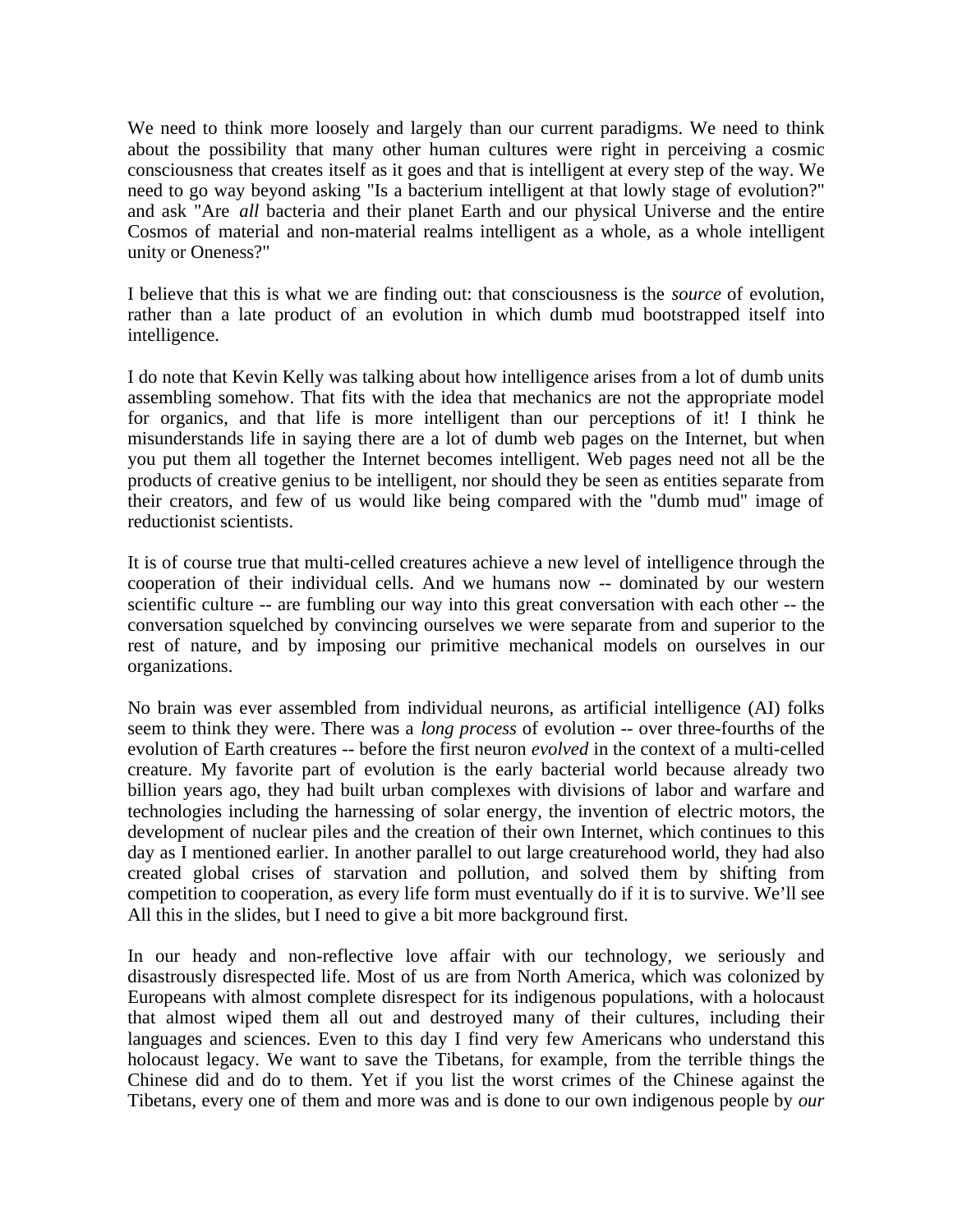*own* government -- destroying their cultures and economies, torturing, starving, infecting and murdering them, forbidding the practice of their religions and forms of government, punishing the speaking of their languages and indoctrinating them with conquest culture. But we don't want to look at that situation here at home.

Not many people know that the Hopi suffer from radiation sickness in the same proportions as Japanese people through the generations because they were forced to mine uranium and told to take the tailings water from the mines home for their children to drink. The Japanese make documentaries on that Hopi situation. We don't talk about it.

What is it that so makes us disrespect each other and all of life? We can't even listen to those elders who understand it. How many of you have seen the TV documentary about the Kogi Indians of Colombia made by Alan Ereira of the BBC, called *Message From the Heart of the World: The Elder Brother Speaks* ? That video traveled like wildfire through native communities around the world -- I first saw it on TV in Greece on my small remote island. A wonderful scene in that film shows a tiny Kogi elder sitting in a hammock saying, "How, how do we explain to younger brother that he is destroying the mother?" They know he is and he is us! They sat on their mountain top and watched the mining and deforestation. They saw how it affected the weather patterns in their high altitude location, and they understood that they had to keep moving in order to farm. They saw the destruction; they understood it because they think holistically.

A Mexican elder indigenous woman said to me once, "Anyone who knows how to run a household knows how to run a world." They leap levels and we don't. It's very hard for me to convince audiences that what goes on in your body is the same thing that goes on in the world economy as a larger living system. Because we don't understand the relationship of systems at different levels -- what I am about to describe to you as holarchy.

With that, let's go to the first slide ...



In the beginning. . . Because our "in the beginning" story isn't settled yet, in my opinion, I look at the creation stories of other cultures and I decided I like one from India best as a metaphor for unity into complexity. The beginning is a smooth, unruffled, homogenous sea of milk. It's a wonderful metaphor for the Big Mama.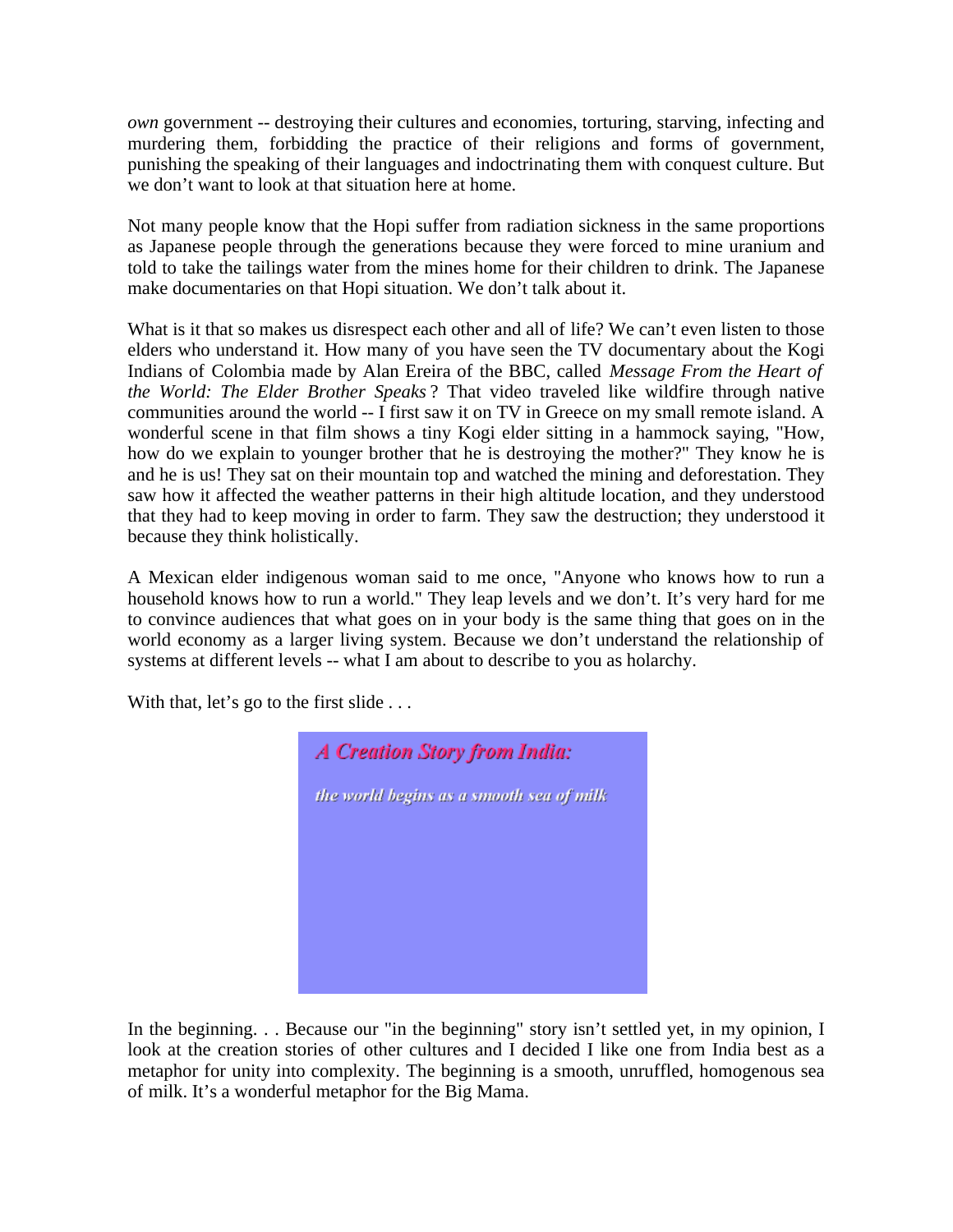Here is this undifferentiated sea of milk, and in it a tiny ripple forms. This little wave is forever after torn between loving its unique identity and wanting to merge back into the Big Mamato with which it remains connected, whether it acknowledges that or not.



However, it does not remain alone. Soon there are lots more ripples and waves. Here you see



them all looking at each other and seeing each other, and knowing themselves as part of the Big Sea. Much later, in some human cultures, they will forget this connectedness. But what we focus on here is this tension between the part and the whole, the individual and the collective, which is to me, the central tension driving creativity in the universe and on our planet.

"Am I me? or do I merge into the whole?" Eastern cultures tended to stay connected with the whole, using deep

meditation practices to maintain that awareness, while Western culture focused on "I am me!" We love being the individual and have forgotten the Sea; we have really practiced individuality and have now taken it almost as far as it can go. Fortunately, with the fall of the Soviet Union, we can say the word "community" again, and we're getting it now that without community we're not going to make it.

All living systems are arranged as *holarchies.* That's Arthur Koestler's elegant word for the embeddedness of natural entities, which he calls holons. Holarchy is nestedness, distinguishing it from pyramidal hierarchy, which implies superiority at the top and is the metaphor for command-and-control systems. You, as a body, are this kind of holarchy - cells within organs within organ systems within bodies.

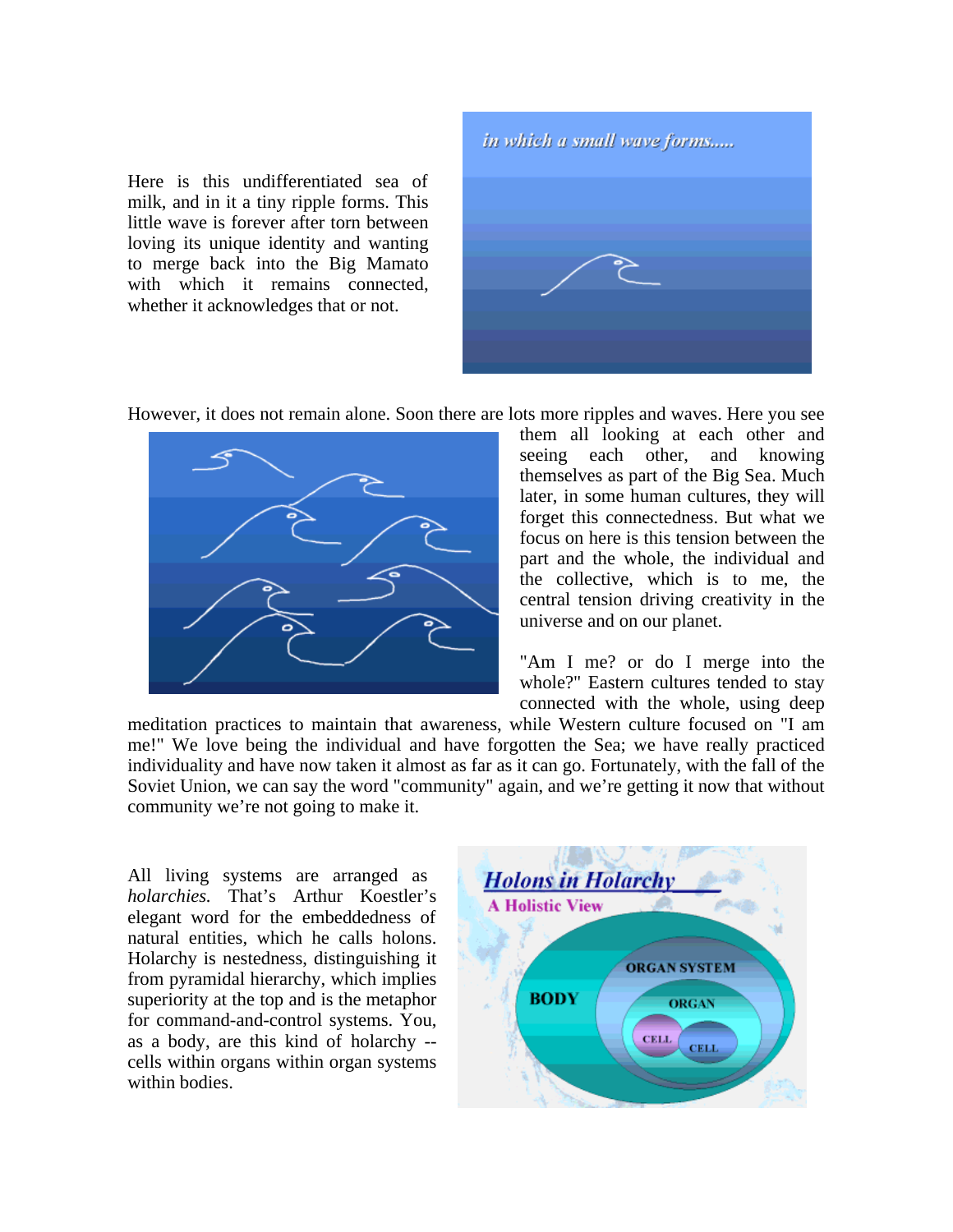

Another way of seeing holarchy starts with the individual, which is a holarchy in its own right, as we just saw. This one is individual within family within community within nation within world. You can cut these different ways using ecosystems, using galaxies, whatever. But always there is this embeddedness and interdependence. Seeing holarchically has interesting consequences. Consider evolution theory. Darwin held that evolution proceeds by competition among

individuals. Others noticed a lot of altruism within species and came up with a theory that it was really competition among different species for ecological niches that drove evolution. Then Dawkins came along and said, "No, you're both all wrong, it's the individual gene, it's the competition among selfish genes seeking expression to maximize their presence in the gene pool."

Elisabet says they're all right, but only together! When you have selfishness at every level of holarchy, what happens? If each person is looking out for their own interest within, say, a family, how does family integrity happen? There have to be negotiations that recognize family integrity as having its own self-interest at its own level of holarchy. Couplehood is a simple, two-level holarchy where the individuals are not only negotiating with each other, but with their couplehood, that second level



of the holarchy. The integrity of couplehood demands certain sacrifices, doesn't it? It demands certain times when you have to back down and not get your way in order for couplehood to flourish. Budget, lifestyle, location and other "pooled" interests are those of couplehood. Seeing this may make negotiations less personally antagonistic. These negotiations must continue as long as couplehood survives. And it goes on as long as *life* goes on because we are always in some holarchy and this tension, as I said earlier, is the fundamental source of all creativity.

So how do we run a world? Can we run a world without considering the other levels? The World Trade Organization tried doing that. But what happened? The self-interest of people came up and they went to Seattle in droves.[**2**] They recognized the common interests of, say, environment and labor, so we had turtles and teamsters together in Seattle, despite our usual separation of ecology and economy.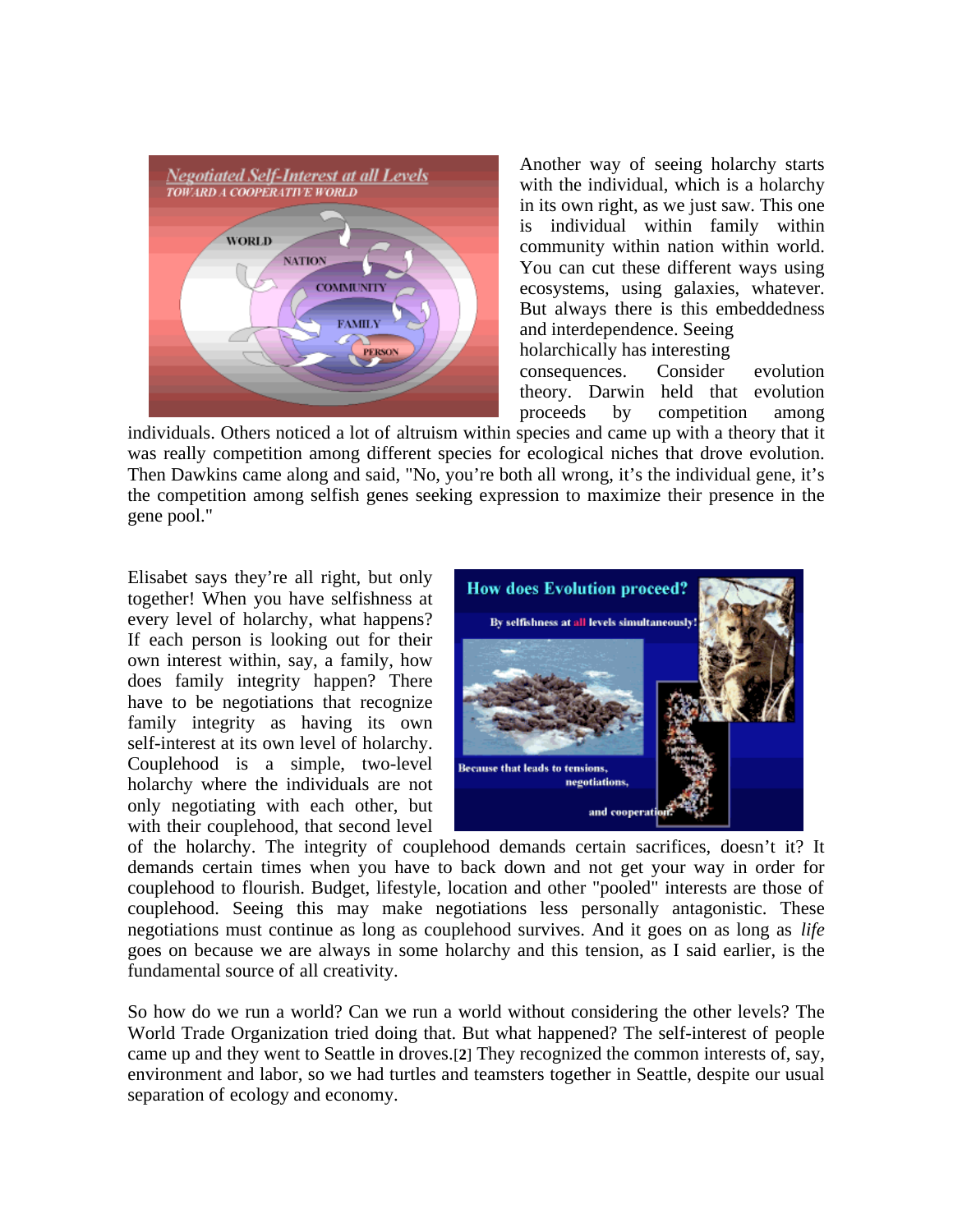Looking at the Greek derivations of both these words from the word for household -- as its organizational design and operating principles -- we see why it makes no sense to separate them.

Now recall the words I quoted at the beginning of this talk, by my friend, the indigenous Meshika elder Xilonem Garcia: "Anyone who knows how to run a household knows how to run a world." Perhaps it makes more sense now.

Ecology Oikos (household) + logos (organizational design)

Economy

Oikos (household) + nomos (operating principles)

Can we separate organizational design from operating principles?





The third world nations represented *inside* the WTO deliberations in Seattle, who were not being heard because they were overwhelmed by the more powerful nations, were grateful for the demonstrations, which helped them make their case inside.

The self-interest of ordinary people, of local economies and of nations that aren't represented in the WTO is coming out more strongly all the time. It's a process of glocalization! That's exactly how living systems work, with all levels expressing their needs. It's not about making a choice between having either healthy local economies or having a healthy world economy.[3] That's not possible. That would be like your body trying to run itself at the expense of its organs!



Your body has full employment. Every cell is working and every cell has to look out for its own self-interest. Every cell is an *extremely complex* entity -- a society more complex than a human society. So it has to look out for its self-interest but not at the expense of its organs or its body. There's constant negotiation everywhere in your body at once to keep the whole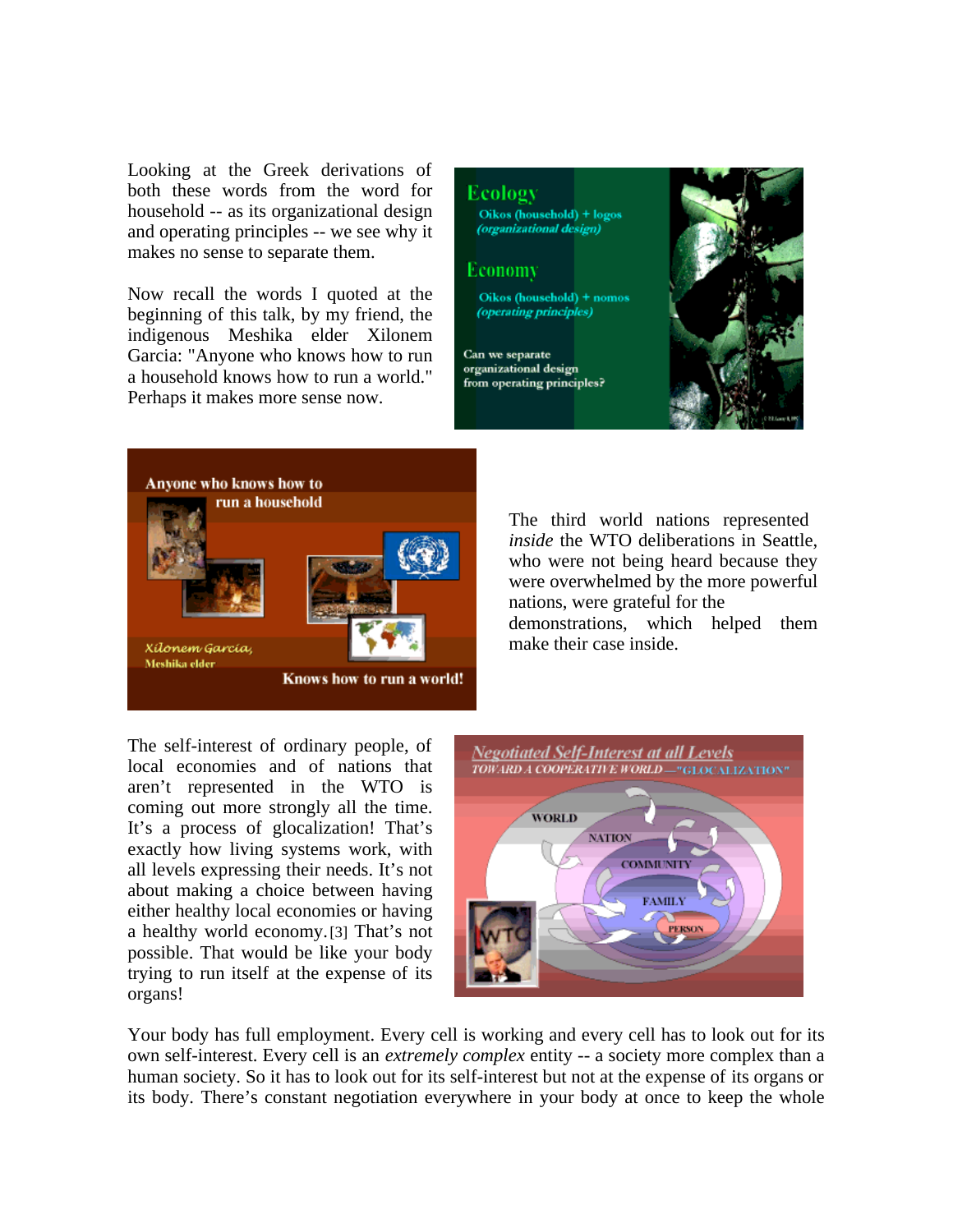thing running.

Imagine trying to run your body like the world economy.

Suppose ... your body's economy were run like our world economy





organs (the heart-lung system) with the power to exploit the bone marrow for their resources.

The raw material blood cells would be swept up there, the blood purified, swept up there, the blood purified,<br>oxygen added (that actually happens), to

make a useful product.

You'd have these Northern Industrial

**The Northern Industrial Organs** (the heart-lung system) can exploit bone marrow all over the body for raw material blood cells



The raw material blood cells are swept up to the heart-lung system

where blood is purified and oxygen is added





to make the final blood product.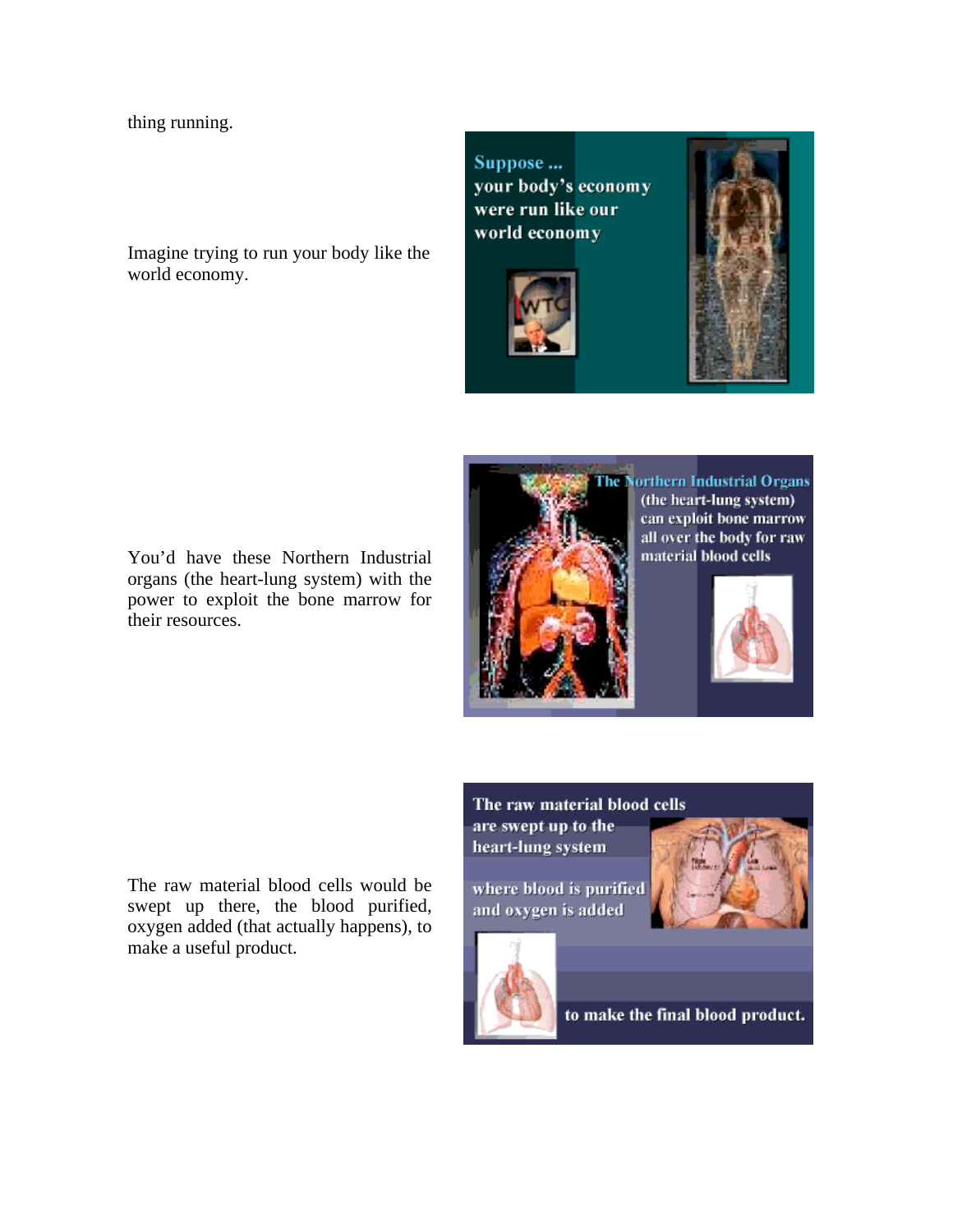Then we have an announcement from the heart distribution Center for this finished blood product, The price for it today is so much. Who wants? You send it down to those organs that can afford it and the rest of it you have to chuck out as surplus or bottle it until someone can *pay* for it.

## **The Heart Distribution Center** announces:

"The body price for blood today is SXXX.00: who will buy?"

Some organs cannot afford to buy the blood...



Would our bodies stay healthy in this kind of economic system?





Can our world?

Remember the importance of self-interest at all levels to drive negotiations and cooperation in any viable living system.

I love biology because it is so politically unassailable. It doesn't *matter* what your persuasions are, you all have one of these bodies. If your liver were trying to turn your heart and the other organs into other livers, it wouldn't work very well either would it? Diversity is the name of the game here. And what is the brain? Is



it an autocratic government, like the WTO that demanded nations give up their sovereignty to join it? -- making up rules for the whole body? No. It's the ideal information collecting system that knows what's going on everywhere, and if it has to send aid to the big toe because you just cut it, is there a protest in the body about that? No, because there's an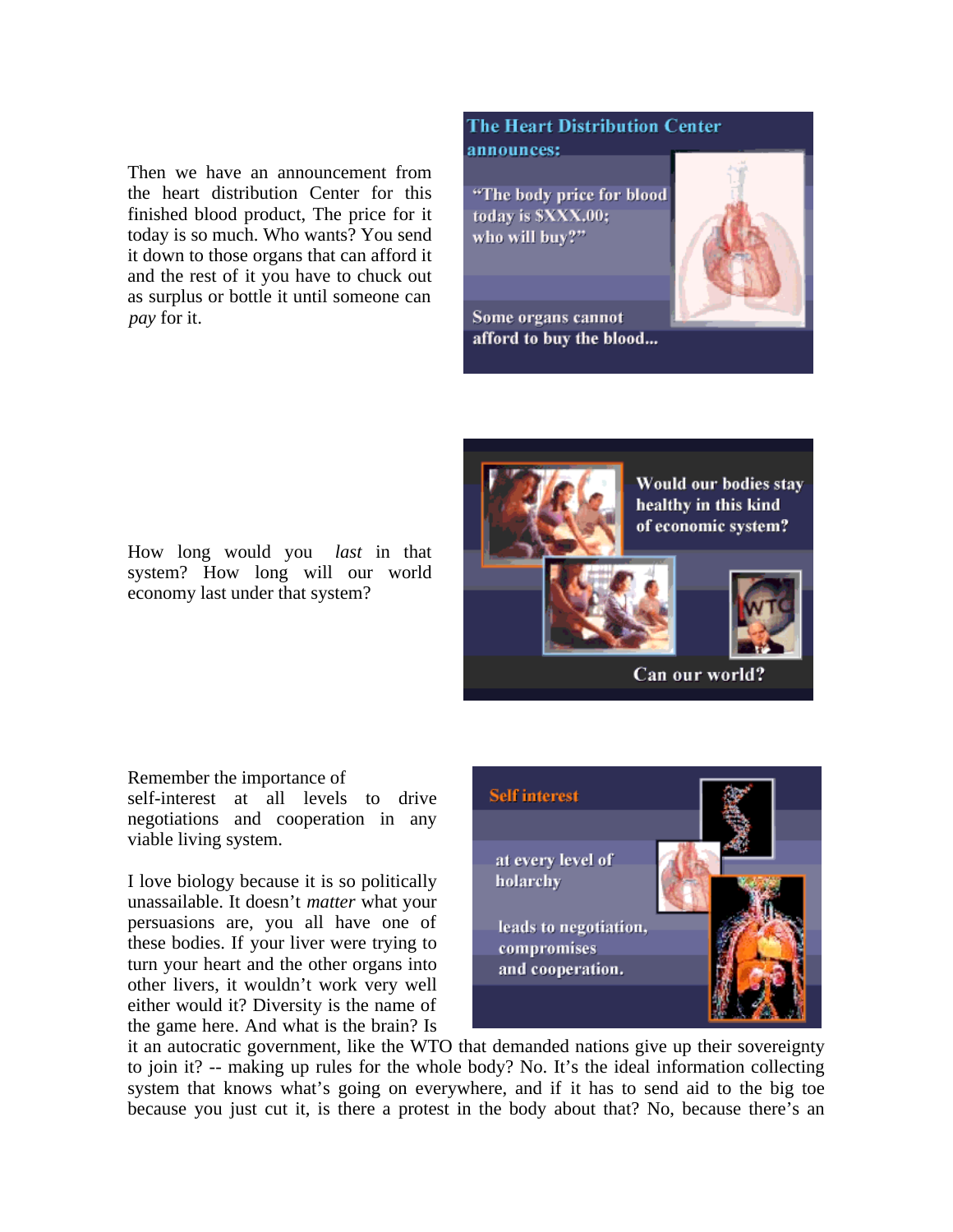inherent wisdom in the body. Brian Swimme just talked about wisdom here. The body has the wisdom to know what it needs and to know that the welfare of every part, just as in a family, is at stake.

The big cycle I see over and over throughout evolution is this: Some unity individuates, as you saw with the sea breaking up into waves, or as we know the homogenous early Earth

individuated into core and crust, the crust then individuating into a myriad bacteria, and so forth. This individuation always leads to the tension and conflict we have already discussed several times, in couples and in the world economy as everywhere in nature. What comes out of that -- if the parties don't split up or



kill each other? Negotiations, which come to the kind of resolutions that end in cooperation, with a new unity eventually forming itself at a higher level.



Here's another example of that evolutionary cycle repeating itself over and over again in what I call Fractal Biology -- the same patterns of this cycle repeating themselves at ever larger levels of being from single cells, to multi-celled creatures to our present process of Globalization.

The individual circles in the first lower left entity represent the ancient bacteria that eventually cooperated to create the first multi-creatured cell. This was a

huge leap in evolution because it was the *only* kind of cell other than the bacterial cell ever to evolve on our planet. We call it the nucleated cell.

Before they could achieve this level of cooperation, the bacteria had to go all the way around the cycle from individuation. First, they invented a number of lifestyles, beginning with fermentation. The fermenters, which I call the "bubblers," populated the Earth by consuming the free molecular food, such as sugars and acids, found in abundance on the early Earth. Eventually this free food supply ran out, causing the first global hunger crisis. This stress gave rise to the second type of archeobacteria, which invented solar technology, making their own food by photosynthesis. I call the photosynthesizers "bluegreens." They were hugely successful, covering the Earth, but eventually their deadly waste gas, oxygen, created the next global crisis, solved only by the invention of the third lifestyle, which turned this nasty poison to good use in the technology of respiration. So, after the bubblers and bluegreens, we have the "breathers," which smashed food molecules with oxygen to liberate their energy.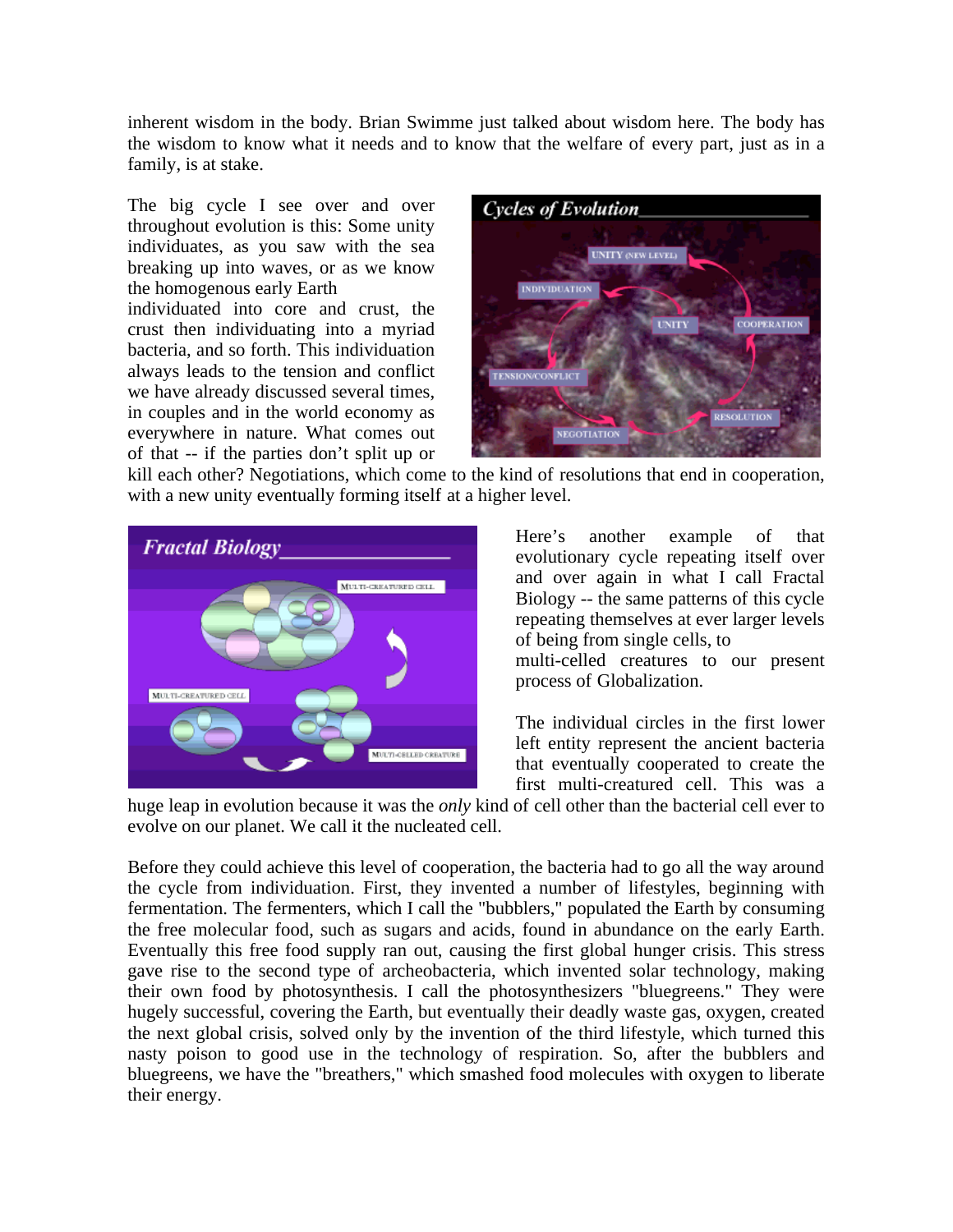What food molecules? Breathers streamlined themselves and invented electric motors -- tiny disks with tails attached, rotating in magnetic fields on ball bearings! This permitted them to move faster and invade the larger, more sluggish bubblers, to consume them from within. So, all this warfare and exploitation resulted from bacterial individuation and led to new technologies used in hostile ways.

Somehow, the long period of what I call "bacterial imperialism" eventually gave rise to negotiations among the breather invaders and their bubbler host colonies, plus some bluegreens taken aboard. These bluegreens could make food for the colonies when breathers motored them into sunlit areas. As the new kind of cell evolved, each gave most of their DNA to a central library called the nucleus, which collected new genes, new information, over time.

We are still learning how these large multi-creatured single cells went on to evolve themselves into multi-celled creatures (second diagram in the slide). Direct connections have just been discovered, for example, between the nucleus and the cell membrane, showing how the decisions made in the cell membrane, which at least one biologist named Bruce Lipton argues is the real brain of the cell, is in direct connection with the nucleus. That gives the nucleus opportunity to dialogue with the cell's membrane so that joint decisions can be made.

I call that single cell a multi-creatured cell because the ancient bacteria co-invented it and actually *resided* in it together. From their descendants in the offspring of these cells came all the multi-celled creatures from ants to elephants, from flatworms to redwoods and you and me. Everything that is not a bacterium is or is made of nucleated cells. Again we see divisions of labor and reorganization, the evolution of nervous systems to coordinate, et cetera, et cetera.

This new multi-creatured cell up at the top of the slide is a biological view of globalization - humanity repeating what the ancient bacteria did two billion years ago. I call this "fractal biology" because it is the same pattern at a new level. We are in the process of creating a global-level cell out of individual humans coming together in community within the planetary host cell we have been colonizing. It also represents our shifting from the competitive stage of an immature species to its mature, cooperative stage.

Not that competition *ever* goes away because everything happens at once all the time. It's a rich situation. But we are learning global harmony. We are able to have air traffic control all over the planet. We have a global communications system. We have the Internet. There are lots of examples of our great ability to cooperate at the global level. It's just that our global economy is so out-of-whack with living systems, that it stands out as glaringly inappropriate, as we've seen.

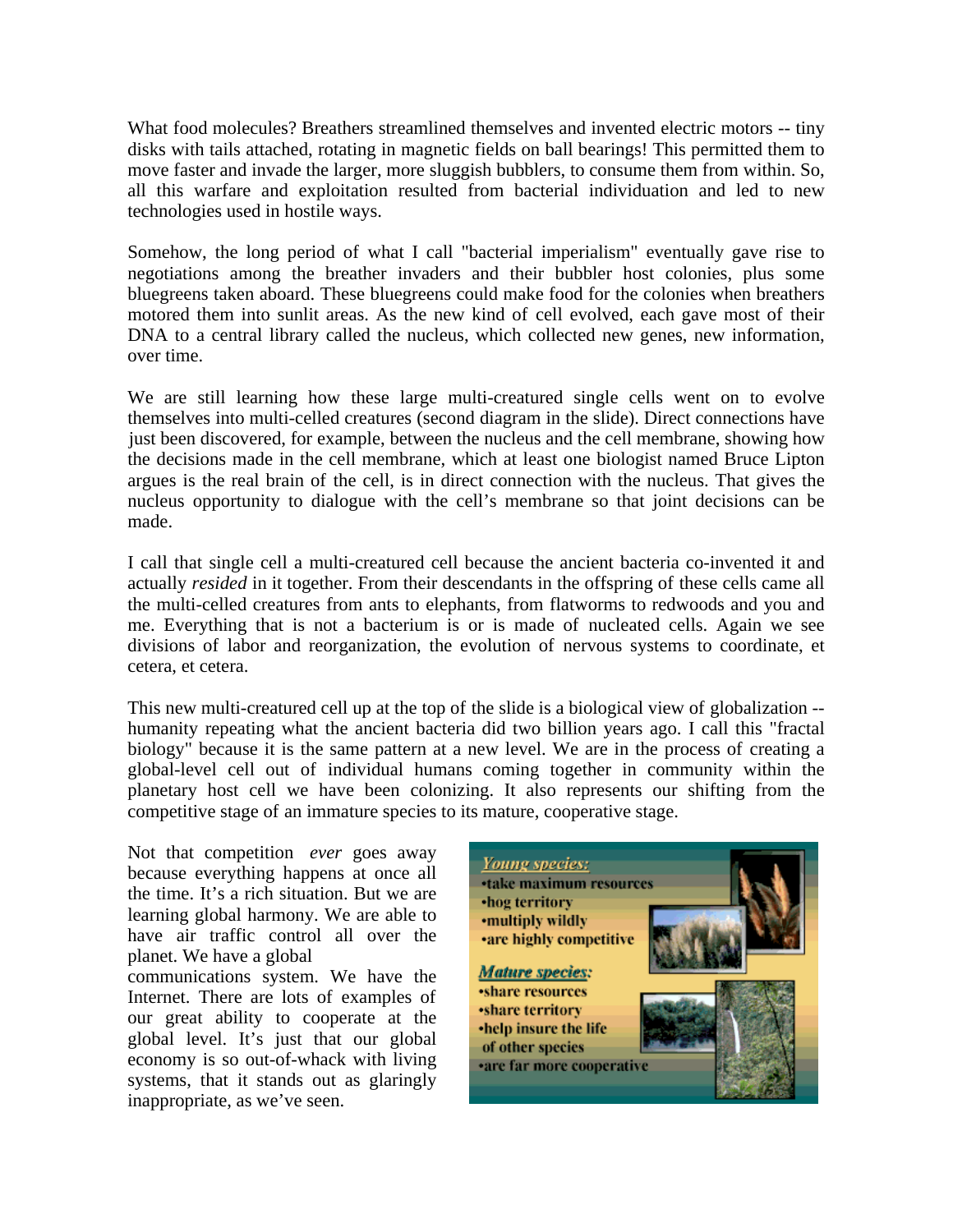The reason we haven't noticed this glaring problem is that our economy was developed in denial of our role within nature and great ignorance of how nature works. Our social models, including our corporate world, were designed as mechanical models. But organism and mechanism are very different as the next slide shows.

In one form or another you've often seen this kind of comparison of mechanism and organism, because, in our human cultures, to make this transition into the global body, the new multi-creatured cell, we are gaining increasing

understanding of how we've been organizing ourselves and how we need to organize ourselves if we're going to be a living system compatible with other living systems.

At present we're moving away from



inventor-created, *allopoietic* systems to *autopoietic* systems -- literally self-created systems, living systems in holarchy instead of hierarchy, with negotiations instead of top-down command; systems that *negotiate* cooperation and thus design themselves from within instead of being *engineered* and repaired and redesigned by inventors or designers.

Why do we exist? Usually our mechanically conceived systems exist for some kind of product or profit -- whether the product is a child out of a school, or a manufactured car out of a factory -- and usually they serve the interest of their owners. I leave it to you to decide who owns our societies, who decided that we should have factory-worker preparing education, and so forth.

Let's look at a list of essential features of biological living systems.



These are essential features that I have abstracted from actual biological systems. Here's where we're going to talk about the Internet, because, as we go through the list, I want us to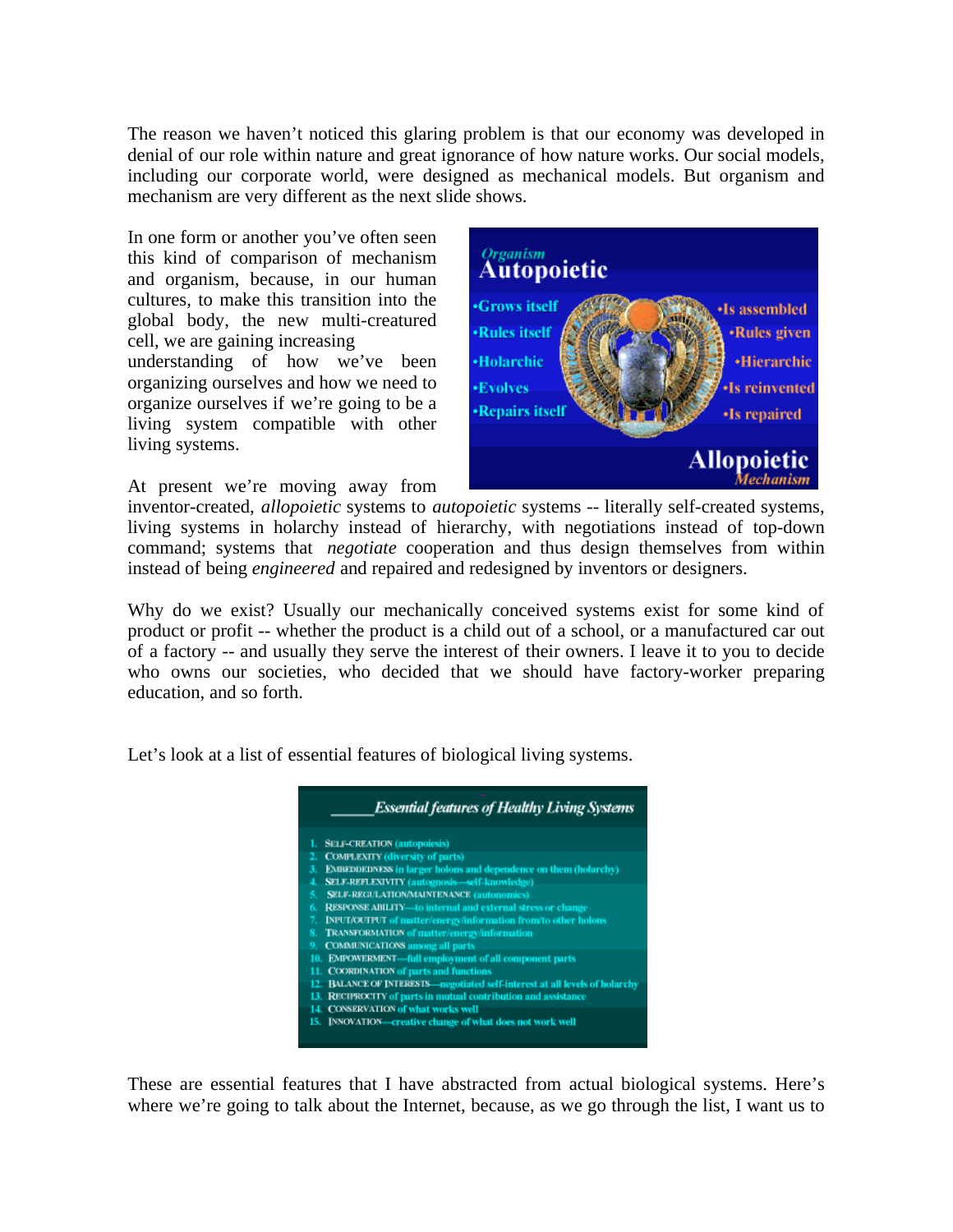think about the Internet versus multinational corporations -- two human systems, one designed from outside, then filled with employees; the other a truly self-organizing system. These features were taken from biology, as I said. I was not thinking Internet when I made up this list.[**4**]

**Self creation** is the first one, *autopoiesis.* The Internet is self-creating. Most corporations were designed by somebody from the outside as an *allopoietic* system. The **Complexity** (2) of the Internet is far greater than the complexity of any one of our organizations. This is true because of the number of players, because of the complexity of each player that plays in the system. It's not that a company like Siemens, for example, which employs almost half a million people, doesn't contain a lot of complexity, but as an organization they don't avail themselves fully of their own human resources. They only want particular skills from their employees that fit their design, production and distribution model. I spoke to their top managers not long ago and learned how the company ignores the life needs of the employees and their creativity. Why should personal goals, such as sustainable health and service to community be so different from corporate goals?

**Embeddedness in larger holons** (3). Again, corporations *are* embedded in local and global society but they do not behave as though they are. They ignore the fact that they are dependent, for instance, on the ecosystems of the world. The Internet is also an embedded situation where every web page is embedded within some kind of a Community, which is embedded within some larger Community. You can see holarchy everywhere, as evident in the design of search engines. I think the miracle of the Internet is that we can have a hundred and fifty thousand new players a *day,* two-plus million new pages a day! How do search engines still manage to get any information you like to you in seconds? Isn't it just miraculous? It's surely beginning to look like a biological entity.

[Someone says, "The search engines don't successfully keep up, they're failing." To which Elisabet replies, "The search engines are failing? Oh dear. That means we're in big trouble (laugh). But living systems are very creative, remember; new problems simply call them to new solutions"]

You know there are going to be creative new solutions *because* this is a living system. Even if the entire Internet failed, due to some technological glitch or some problem that wasn't solved yet, it would reinvent itself, arise again.

**Self-reflexivity** (4). The system knows itself because it talks to itself. **Self-regulation and maintenance** (5) -- *autonomics.* The whole idea was that the creators of ARPAnet, the original version of the Internet commissioned by the Army, designed a system in which you could get messages through no matter what parts of the systems were damaged. The system had to work with what was left and know how to repair itself.

Continuing down the list, we have **Response ability, to internal and external stress or change** (6). Responses to viruses and to all kinds of environmental stresses. **Input/output** (7). What is the matter/energy/information that comes from other holons into the system and moves out? When you do this analysis for a corporation in terms of all its ideas and materials, you find out that a lot of its output is damaging waste that is not taken into account. It *is* a living system, since it's made up of people, but it doesn't behave like one,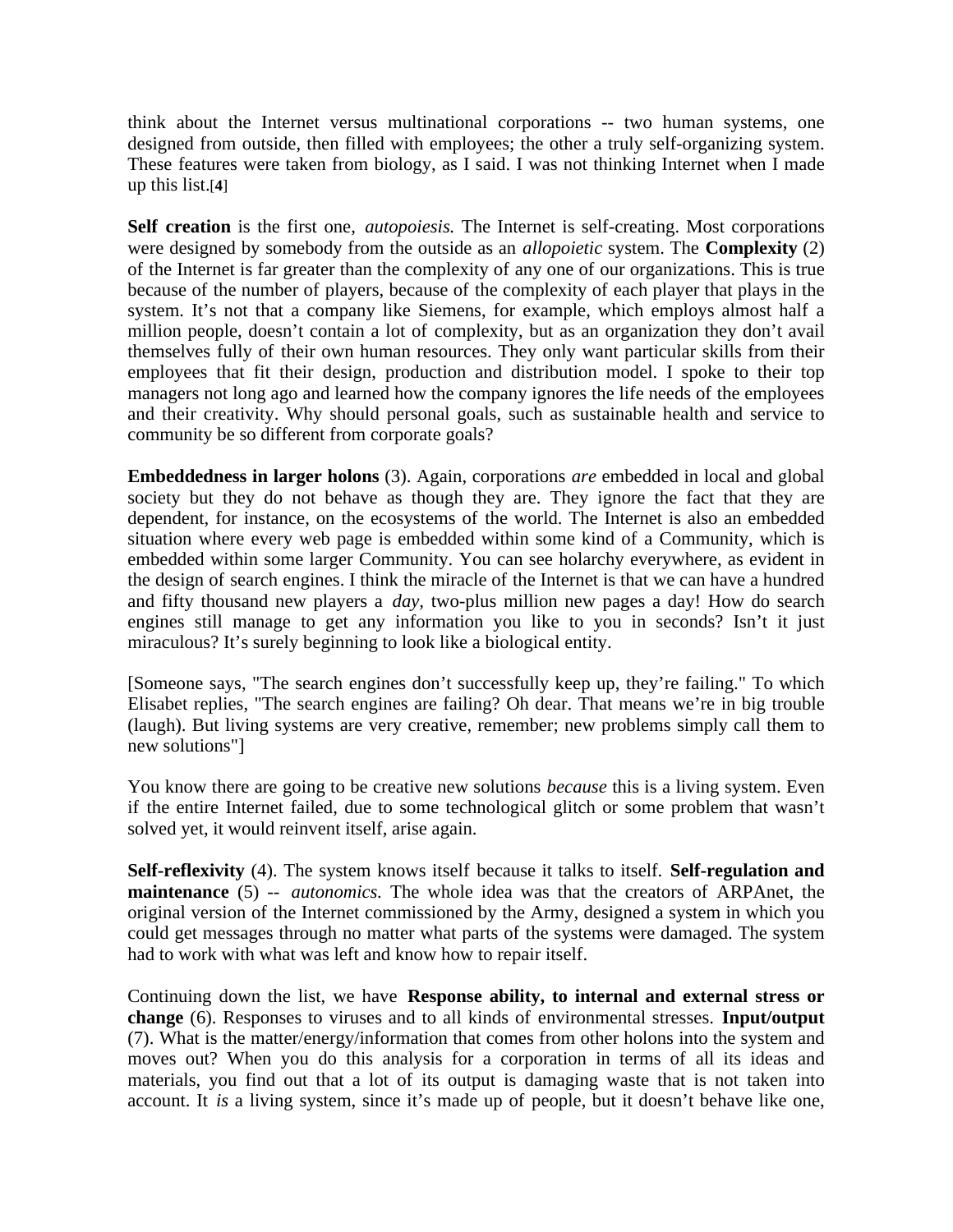because it's people are boxed into a mechanical design. We've talked ourselves out of acting like the living systems we are! We've talked ourselves into believing we can function as machines in our organizations.

Again, the Internet is doing it very differently, and most of it is still a great conversation. Although now, products have gotten involved because corporations finally got their sales pitches and convenient buying established on it. But the Internet is also pulling in the corporations through its power of life with very interesting consequences. The power of this self-organizing, living system is such that it can force changes in corporate behavior. I started this talk out by mentioning *The Clue Train Manifesto*, talking about how the Great Conversation natural to humans has been liberated by the Internet. The usual sales hype doesn't work and the companies are now being forced to be more honest about their products, to distribute them in different ways. We're seeing it happen in front of our eyes. This is like going back two billion years and watching how the bacteria did it!

**Transformation of matter/energy/information** (8). Work these out for yourselves. **Communications among all parts** (9). As I said, in the corporation you're trying to prevent communication among parts. They're trying to decide what to do about their employees being on the Internet. They have to be on in*tra*nets to function now. And they're getting on to the In*ter*net as well and it's causing problems because the employees are talking honestly to their markets. Who goes to hear a salesman's hype when you can get the real low-down on the Web!?

The **Full empowerment of all the parts** (10). Everybody who gets online is empowered to play a real role. Nobody is left out once they enter cyberspace. **Coordination of parts and** functions (11) is the hard part. Yet it's been miraculous how well the search engines have worked, how well the organizational thing happens within all this complexity, among all these parts.

The **Balance of interests** (12) is about the negotiated self-interest that serves all parts of the system. *The Clue Train Manifesto* has a wonderful line in it saying, "What happens when we talk to the poor of the world and find out we're keeping them poor?" What happens when we really get this and recognize that we're the body of humanity in formation as a new giant cell?

The **Reciprocity of the parts** (13) -- what can we give to each other? I have a friend named Jen Vaughn, an oil lady from Texas who wrote a whole book about the gifting economy, Saying that if everybody gave to society the way mothers give milk to children we would have no economic problems, no one in need![**5**] Why are we spending *so much* of our time scrabbling to meet the bills, and things like that? We are at a time now where we're questioning even the money economy, where alternative currencies *are* coming up all over the world,[ **6** ] including on the Web.[ **7** ] The Web has learned that giving things away is a wonderful way to operate. The Web has learned all kinds of things about living systems by starting to organize itself as one. And it continues to learn as it goes.

On down the list: **Conservation of what works well** (14), **innovation with what doesn't work well** (15). This is basically about the inappropriateness of the way we divide ourselves into Democrats and Republicans, the way that *used* to mean radicals and conservatives, as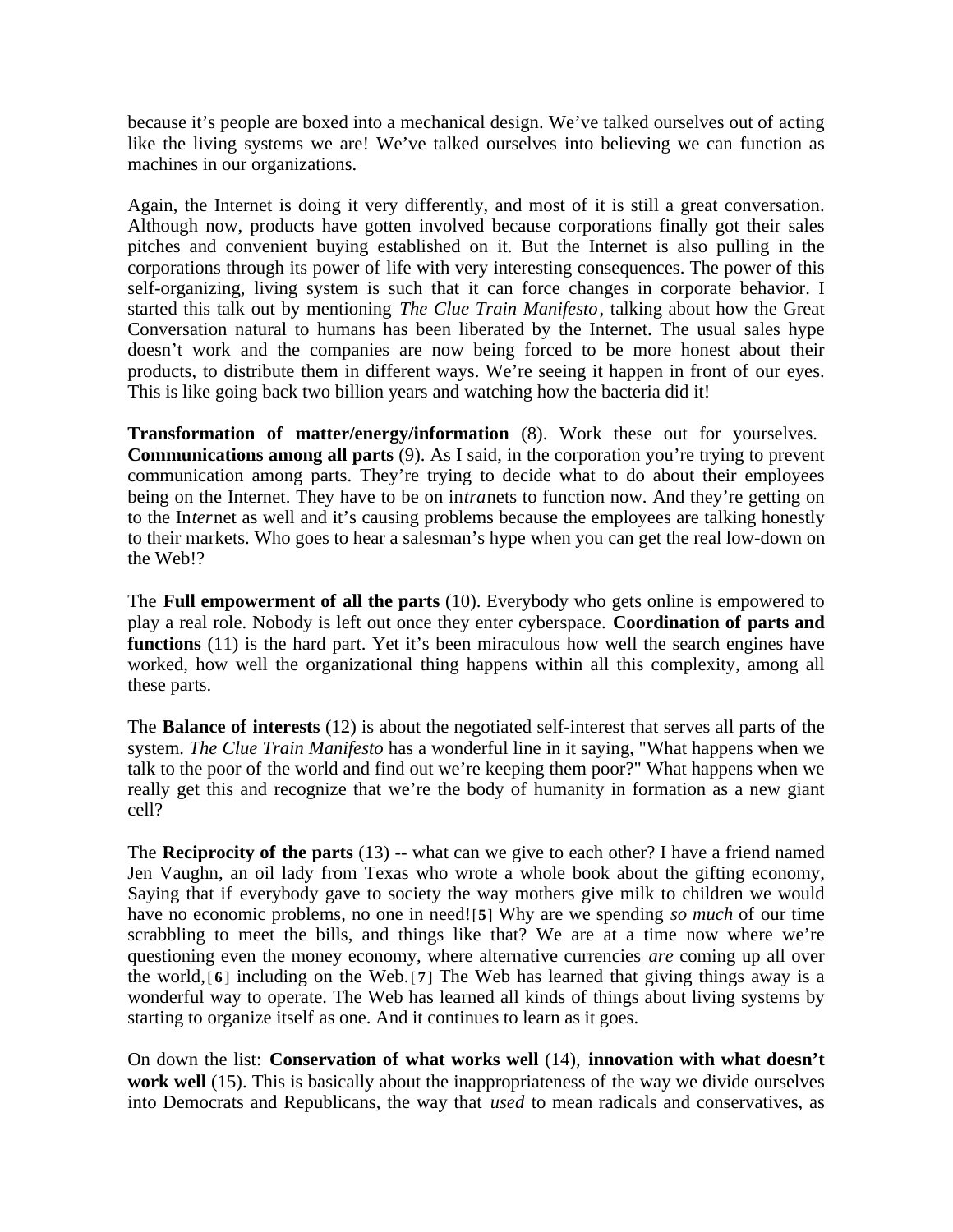though we had to choose between those designations. Now these lines are blurring because we're finding out that the world wouldn't work if you weren't conservative about what works. Nor is it ever going to go anywhere if we don't innovate. It's not a matter of our artificial either/ors; in a living system it must be both/and.



The lessons of nature: all living systems self-organize and maintain themselves by the same biological principles which we can identify and abstract. We can create these models of nature in different ways, but I believe they will all reveal this kind of picture. Among those principles are the empowered participation of all the parts and the continued negotiation of self-interest at all levels of organization.

Now, think of this as a syllogism. If those two things are true and humanity constitutes a living system within the larger living system of Earth, then essential to the health of humanity is the empowered participation of *all* humans and the negotiated self-interest among individual, local, and global economies as well as the Earth itself.

If we learn about living systems it will be much *easier* for us to *behave* like a living system.



Remember that globalization is a natural process to bring us to mature humanity.[**3**]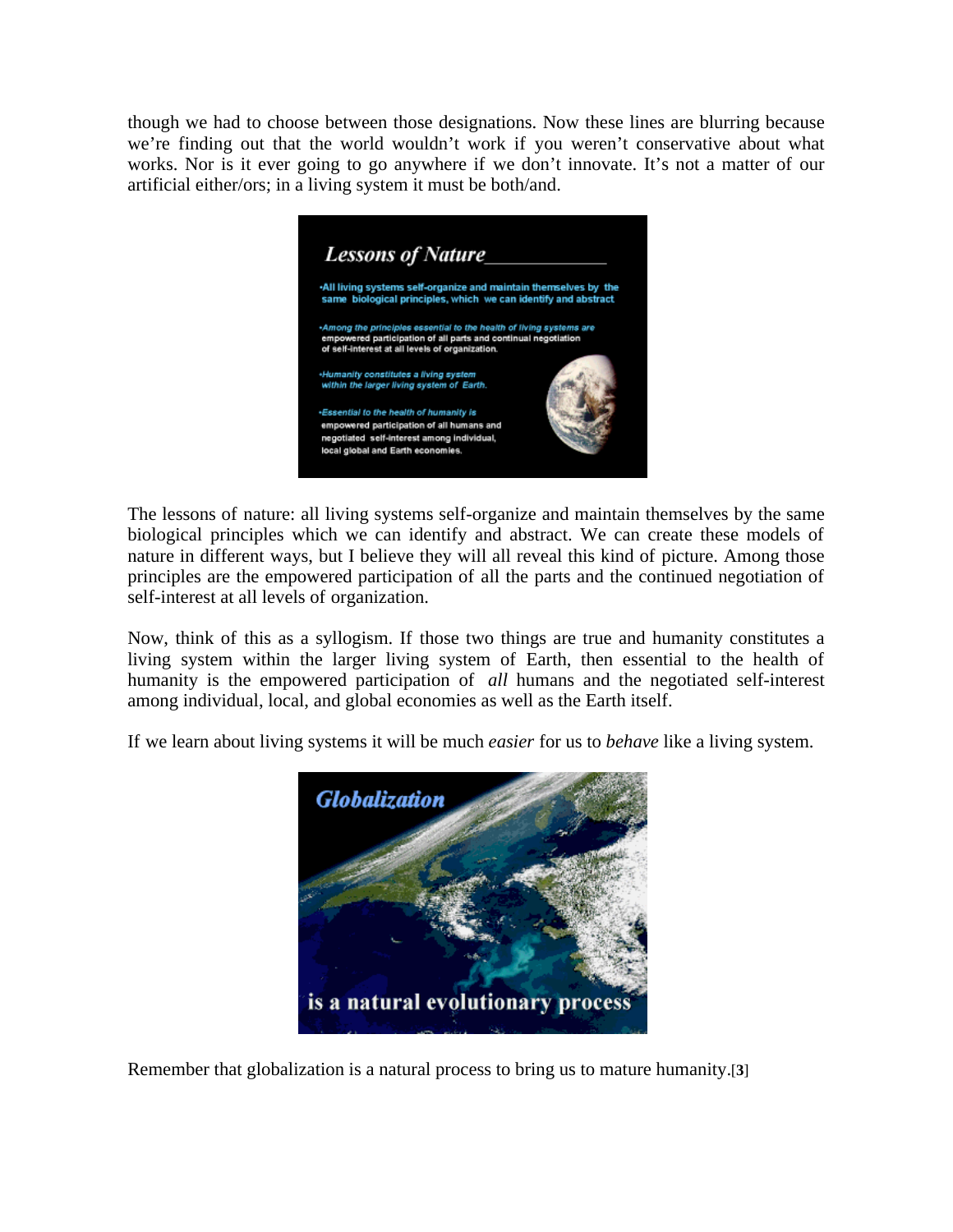|             |                                                          | Are we ready to become a mature species?                                      |  |
|-------------|----------------------------------------------------------|-------------------------------------------------------------------------------|--|
|             | -to develop benign<br>'light footprint'<br>technologies? |                                                                               |  |
| -to recycle | what we do<br>not consume?                               |                                                                               |  |
|             |                                                          | -to share Earth's resources fairly with<br>each other and with other species? |  |
|             |                                                          | - to insure natural capital for future generations?                           |  |

Let's ask ourselves whether we are ready to behave like a mature, cooperative human species.

I hope this has been a little bit helpful to you. Maybe we have time for a few questions. Thank you.

**Question:** You talked about autopoiesis and you also talked about self-interest and I think in terms of greed -- I don't think in terms of greed -- but it sounds a bit like greed and self-interest to me.

**Elisabet:** The greed that can arise in self-interest is limited by the fact that in a living system you must negotiate with the other levels of holarchy.

**Question:** That's my question. As we see the Internet making more and more of us individually empowered, how do you see us achieving this self-regulation? I can go online, I can order everything that I want. I have eliminated all mediation, all professionals, all expert opinions and I am basically creating my own world. I see a danger in that in that I don't need to really coordinate with other people to create the world that I want. I am incredibly empowered by the Internet and I have to choose to want to collaborate with someone else. I have to chose to, perhaps, talk to a mortgage broker or talk to an expert in some area. Or I can just believe that my own expertise is the only thing I need. And I'm interested in how you see that self-regulation taking place as we continually have more and more power delivered right to our desktops or to our home laptops.

**Elisabet:** It's not fundamentally different from the conversations that you have had in your life with people throughout your life. You've had conversations and negotiations with teachers, with parents, with shopkeepers; the conversation is always going on. The Internet makes it more powerful because you can talk to so many more people at once and you can get much more feedback at once. Living systems do tend to self-regulate themselves, but we have made rules and set up other barriers and inequities that interfere with this happening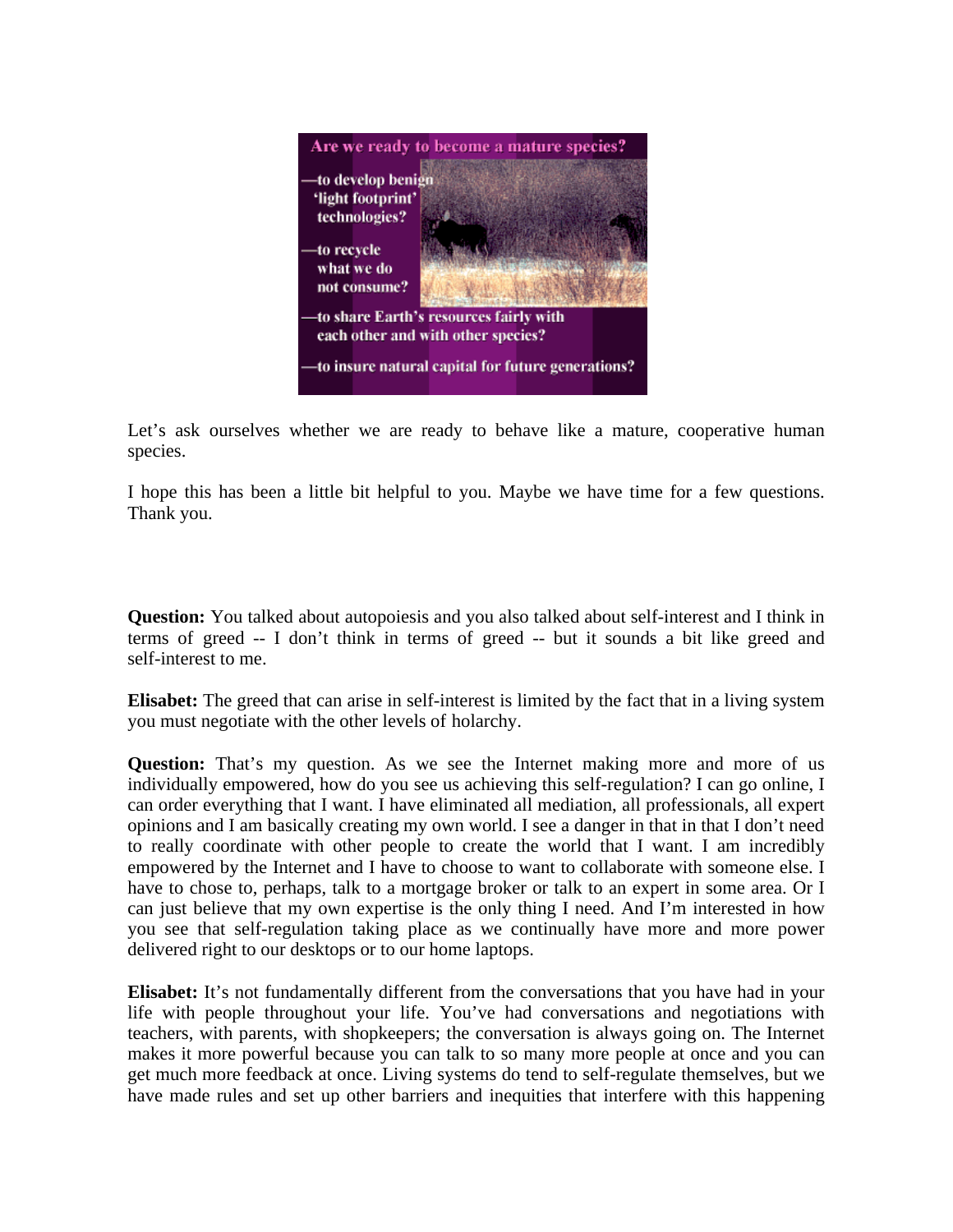## naturally.

We are beginning to get more interested in indigenous cultures and in stone age cultures and we're hearing that they only worked two to three hours a *day,* on the average, to maintain themselves in good health with a lot of interesting things going on in their lives. We're beginning to ask ourselves, Is "thing-glut" what we really want? And if you're going to spend a lot of time online, what are you going to do with all the things that you piled up behind you that came in the mail? You buy all these books from amazon.com but you don't have any time to read them.

Eventually *you* will self-regulate. I self-regulated in 1978 by selling my house which I'd raised two kids in and which was full of things. I felt thing-glut like an unpleasant disease. I didn't like being among so many things; my style was cramped. So, I got rid of the whole thing, kit and caboodle, and went off to Greece and lived on an island for thirteen years in a very simple lifestyle and it was *enormously* rewarding. Even though I was chopping firewood and stuff like that and had to conserve water. I did my best creative thinking then. So I think this kind of thing happens to living systems, that they will go as far as they can go with something and then reorganize on another level.

My basic law of the universe is: Anything that can happen, will happen. However, what survives is what finds harmony with what's going on around it. Galaxies can swallow up other galaxies. All of this stuff that we call greed -- that we've been acting out -- is about taking greed to a very *extreme* degree in our world. Now we see that what it's causing is a situation that can only be alleviated when, as *The Clue Train Manifesto* says, we ask: What will happen when we talk to the poor of the world and realize we're keeping them poor?

What is our self-interest as humans? Can we exist as a body with extensive cancer? -- with horrible inequities and cultures being killed off in the name of consumerism? I think we are waking up. The feedback is coming in. We don't want a society based on consumer values. We want a society based on human values. It is shifting big time. Paul Ray's study of Cultural Creatives: there are over 50 million people in the United States alone, who have the values of ecology, community, feminism and personal, spiritual growth.[**8**]

We're recognizing that we're spirits having human experience. We're thinking on more levels. All of these things, I think, will impact that very basic problem that you raise. It may not be visible, up-close, right this minute. But it either happens or we go extinct. As Pierre Teilhard de Chardin put it: The day is not far distant when humanity will realize that biologically it is faced with a choice between suicide and adoration.